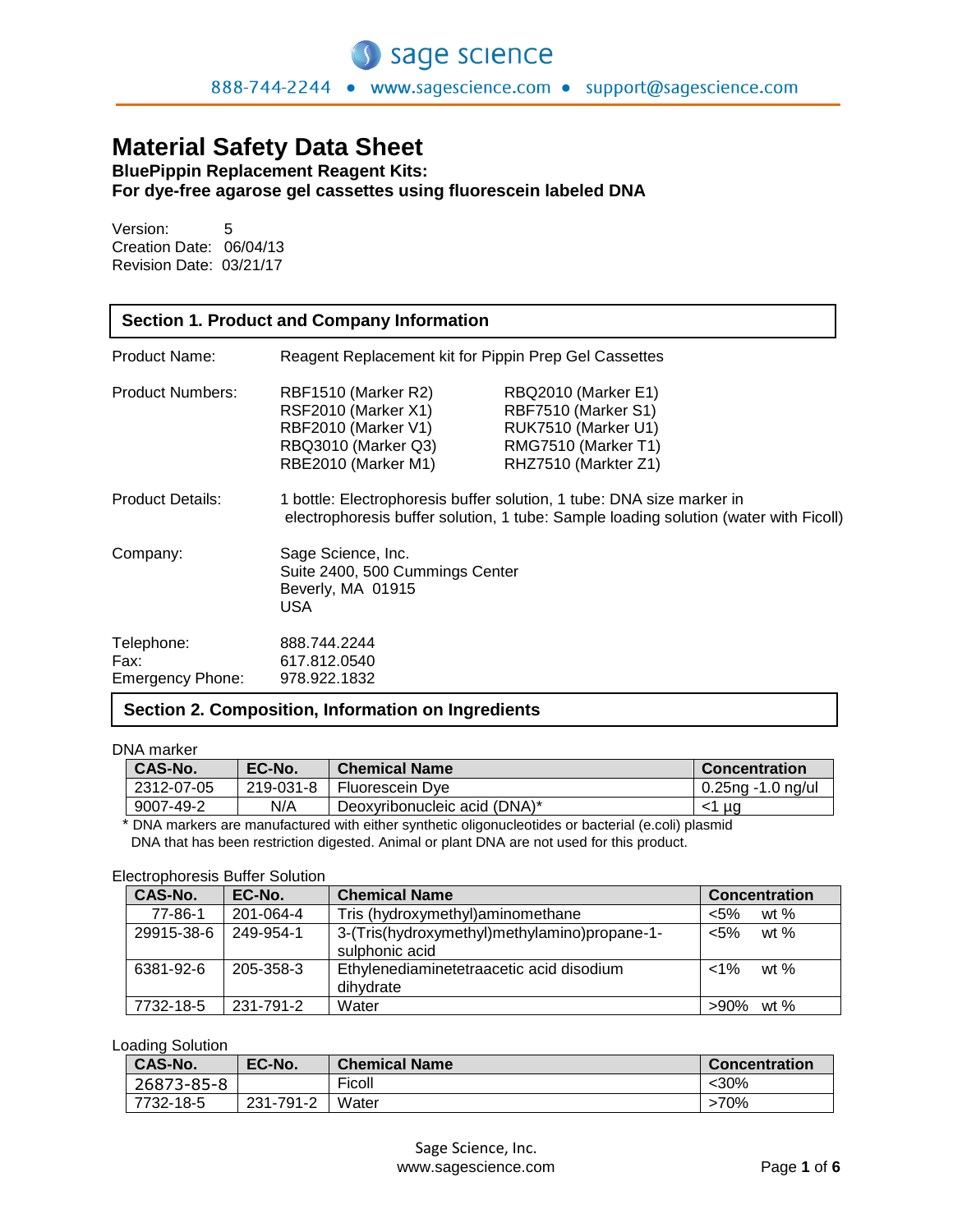# **Section 3. Hazards Identification**

### **Emergency Overview**

Appearance: Uncolored liquid, clear.

# **Target Organs:** No data found.

### **OSHA Hazards**

| <b>HMIS Classification</b> |     | <b>NFPA Rating</b>        |     |
|----------------------------|-----|---------------------------|-----|
| Health Hazard:             | N/A | Health Hazard:            | N/A |
| Flammability:              | N/A | Fire:                     | N/A |
| Physical hazards:          | N/A | <b>Reactivity Hazard:</b> | N/A |

### **Potential Health Effects (Labeled DNA marker)**

| Inhalation: | N/A |
|-------------|-----|
| Skin:       | N/A |
| Eyes:       | N/A |
| Ingestion:  | N/A |

# **Section 4. First Aid Measures**

| <b>General Advice:</b> | N/A |
|------------------------|-----|
| Inhalation:            | N/A |
| Skin:                  | N/A |
| Eyes:                  | N/A |
| Ingestion:             | N/A |

# **Section 5. Fire-Fighting Measures**

# **Flammable Properties**

**Flash Point:** No data available **Ignition Temperature:** No data available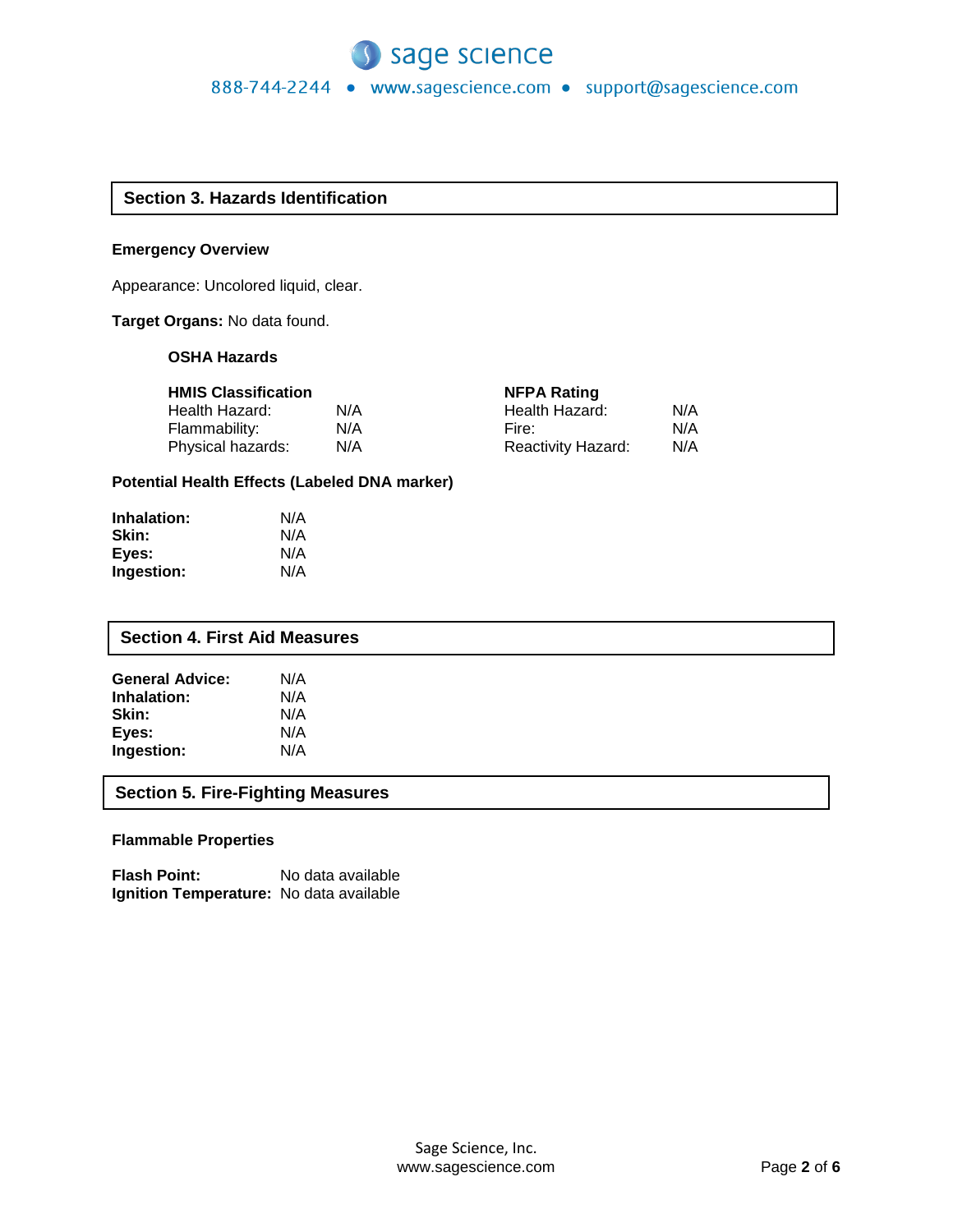

888-744-2244 • www.sagescience.com • support@sagescience.com

# **Section 6. Accidental Release Measures**

# **N/A**

# **Section 7. Handling and Storage**

### **Handling**

Avoid contact with eyes, skin, and clothing. Avoid ingestion.

#### **Storage**

Store liquids at  $4^{\circ}$ C, cassettes at room temperature.

### **Section 8. Exposure Controls/Personal Protection**

Contains no substance with occupational exposure limit values. Facilities using this substance should be equipped with an eye-wash station.

### **Personal protective equipment**

|                  | <b>Respiratory protection:</b> Respiratory protection is not required.     |
|------------------|----------------------------------------------------------------------------|
| Hand protection: | Handle with gloves.                                                        |
| Eye protection:  | Use safety glasses with side-shield conforming to OSHA 29 CFR 1910.133 and |
|                  | European Standard EN-166                                                   |
| Clothing:        | Wear appropriate clothing to prevent skin exposure.                        |

# **Section 9. Physical and Chemical Properties**

| <b>Physical State:</b>                   | Liquid            |
|------------------------------------------|-------------------|
| Appearance:                              | Clear             |
| Odor:                                    | None              |
| pH:                                      | No data available |
| <b>Melting point:</b>                    | No data available |
| <b>Boiling point:</b>                    | No data available |
| Flash point:                             | No data available |
| Ignition temperature: No data available  |                   |
| Lower explosion limit: No data available |                   |
| Upper explosion limit: No data available |                   |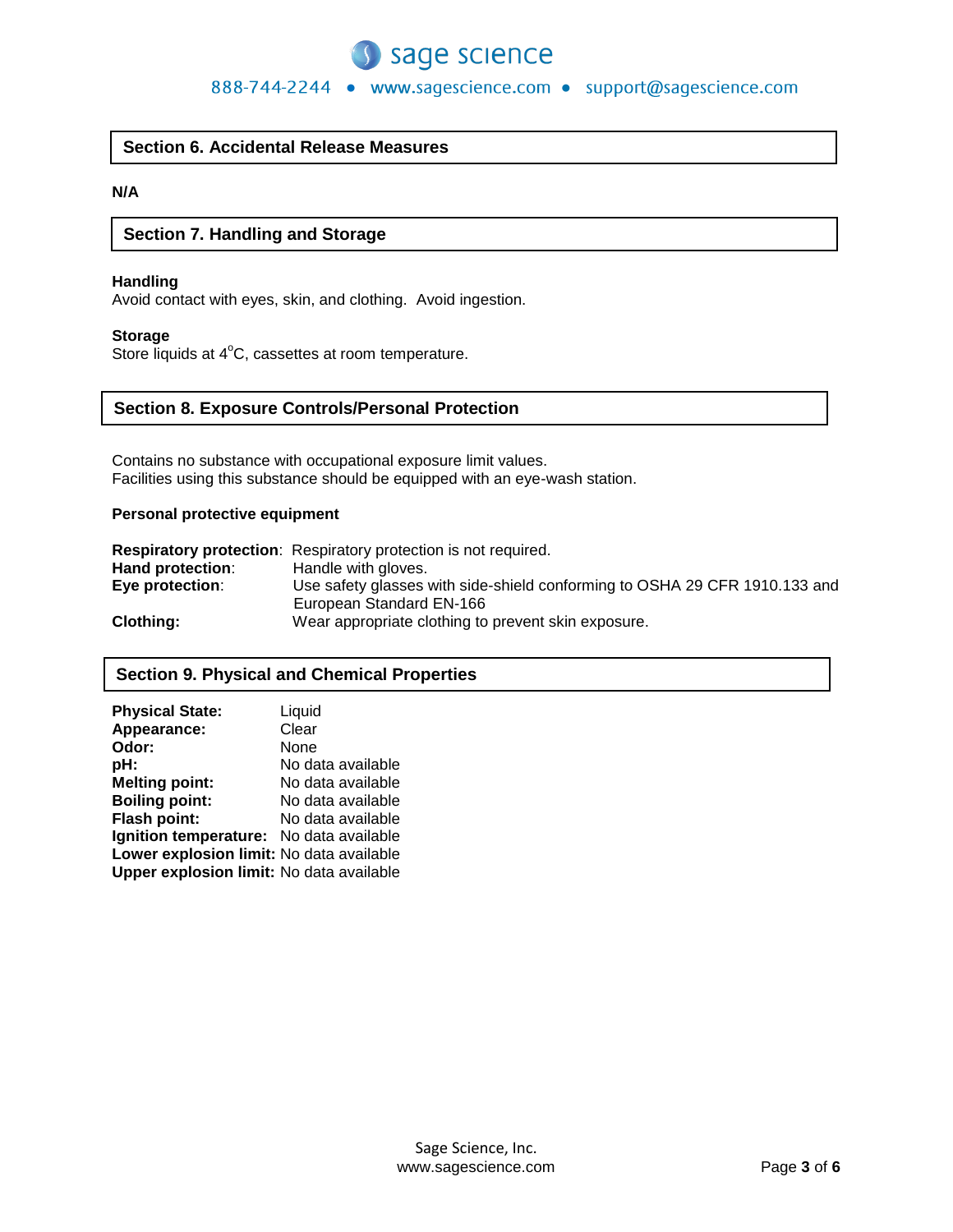

# 888-744-2244 · www.sagescience.com · support@sagescience.com

# **Section 10. Stability and Reactivity**

#### **Storage Stability**

Stable under recommended storage conditions.

#### **Materials to avoid** None

**Hazardous decompositions products** None.

# **Section 11. Toxicological Information**

| Toxicity:                                  | No information found |
|--------------------------------------------|----------------------|
| Epidemiology:                              | No information found |
| Teratogenicity:                            | No information found |
| Reproductive Effects: No information found |                      |
| <b>Mutagenicity:</b>                       | No information found |
| <b>Neurotoxicity:</b>                      | No information found |

# **Section 12. Ecological Information**

No information available.

# **Section 13. Disposal Considerations**

#### **Product**

Observe all federal, stated, and local environmental regulations. Contact a licensed professional waste disposal service to dispose of this material. Confer with laboratory safety officer.

#### **Contaminated packaging**

Dispose of as unused product.

# **Section 14. Transport Information**

**DOT (US)** Not dangerous goods.

**IMDG** Not dangerous goods.

. **IATA** Not dangerous goods.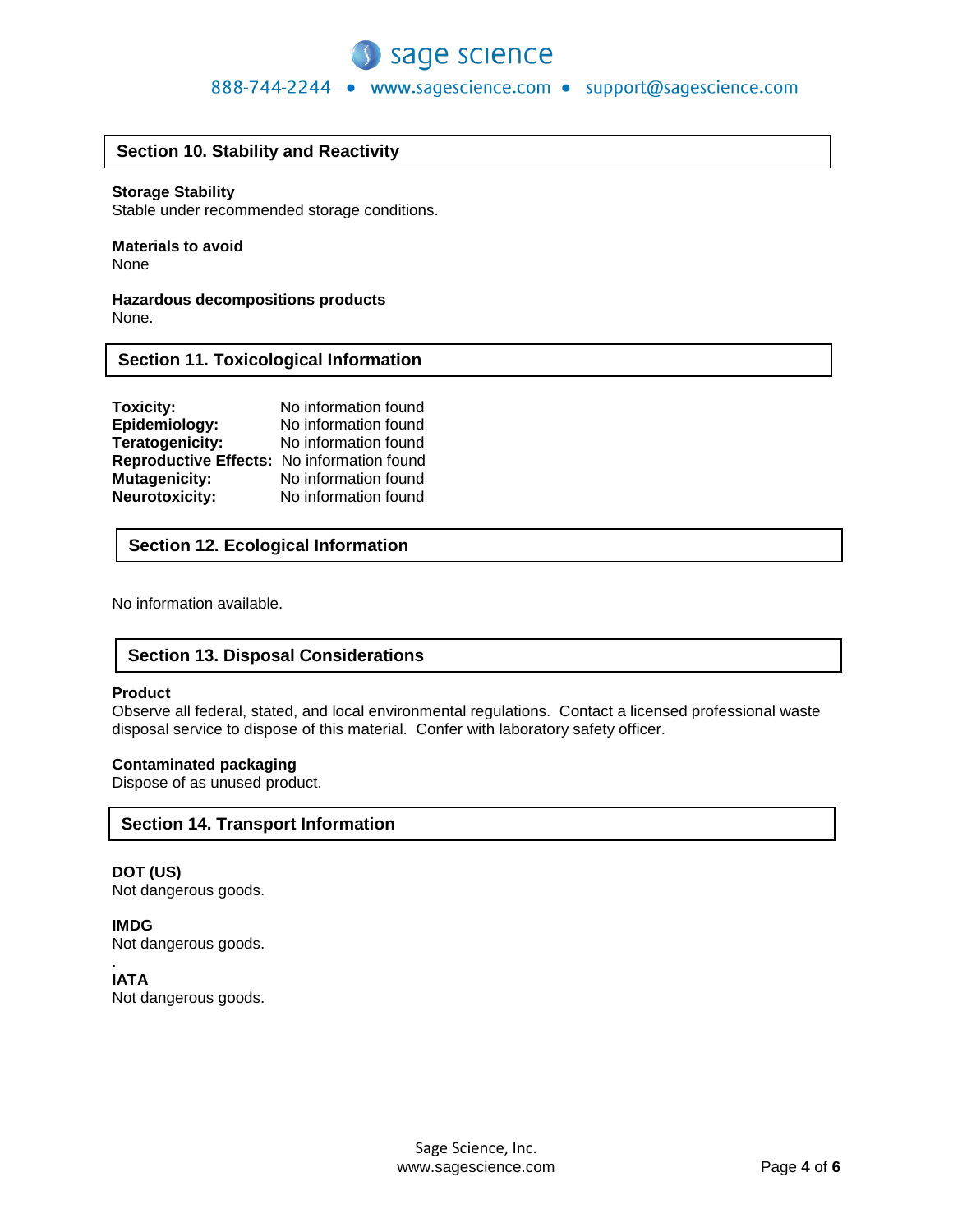

# **Section 15. Regulatory Information**

#### **US Federal**

#### **OSHA**

Irritant. Not considered highly hazardous.

#### **SARA 302 Components**

No chemicals in this material are subject to the reporting requirements of SARA Title III, Section 302.

#### **SARA 313 Components**

This material does not contain any chemical components with known CAS numbers that are reportable under SARA Title III, Section 313.

#### **US State**

Materials are not present on state lists from CA, PA, MN, MA, FL, or NJ.

#### **California Prop 65**

California No Significant Risk Level: None of the chemicals in this product are listed.

#### **TSCA**

This product does not contain components listed on the TSCA inventory.

#### **Health & Safety Reporting List**

None of the chemicals are on the Health & Safety Reporting List.

#### **Chemical Test Rules**

None of the chemicals in this product are under a Chemical Test Rule.

#### **CERCLA Hazardous Substances and corresponding RQs**

None of the chemicals in this material have an RQ.

#### **Clean Air Act**

This material does not contain any hazardous air pollutants or Ozone depleters.

#### **Clean Water Act**

None of the chemicals in this product are listed as Hazardous Substances under the CWA. None of the chemicals in this product are listed as Priority Pollutants under the CWA. None of the chemicals in this product are listed as Toxic Pollutants under the CWA.

#### **Canada**

### **DSL Status** This product does not contain components that are on the Canadian DSL or NDSL lists.

#### **European/International Regulations European Labeling in Accordance with EC Directives Hazard Symbols:**

#### **Risk Phrases**